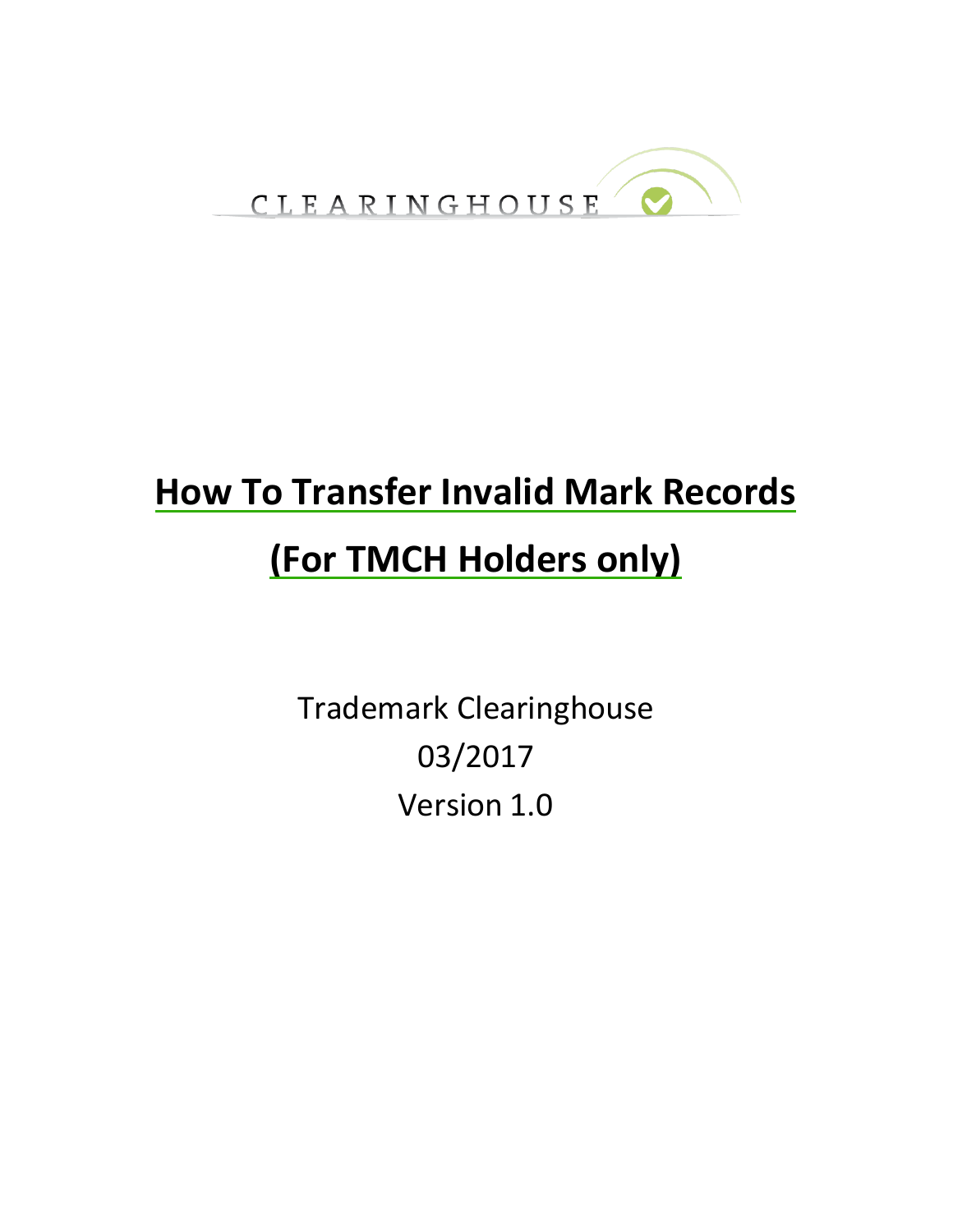

#### **Table of Contents**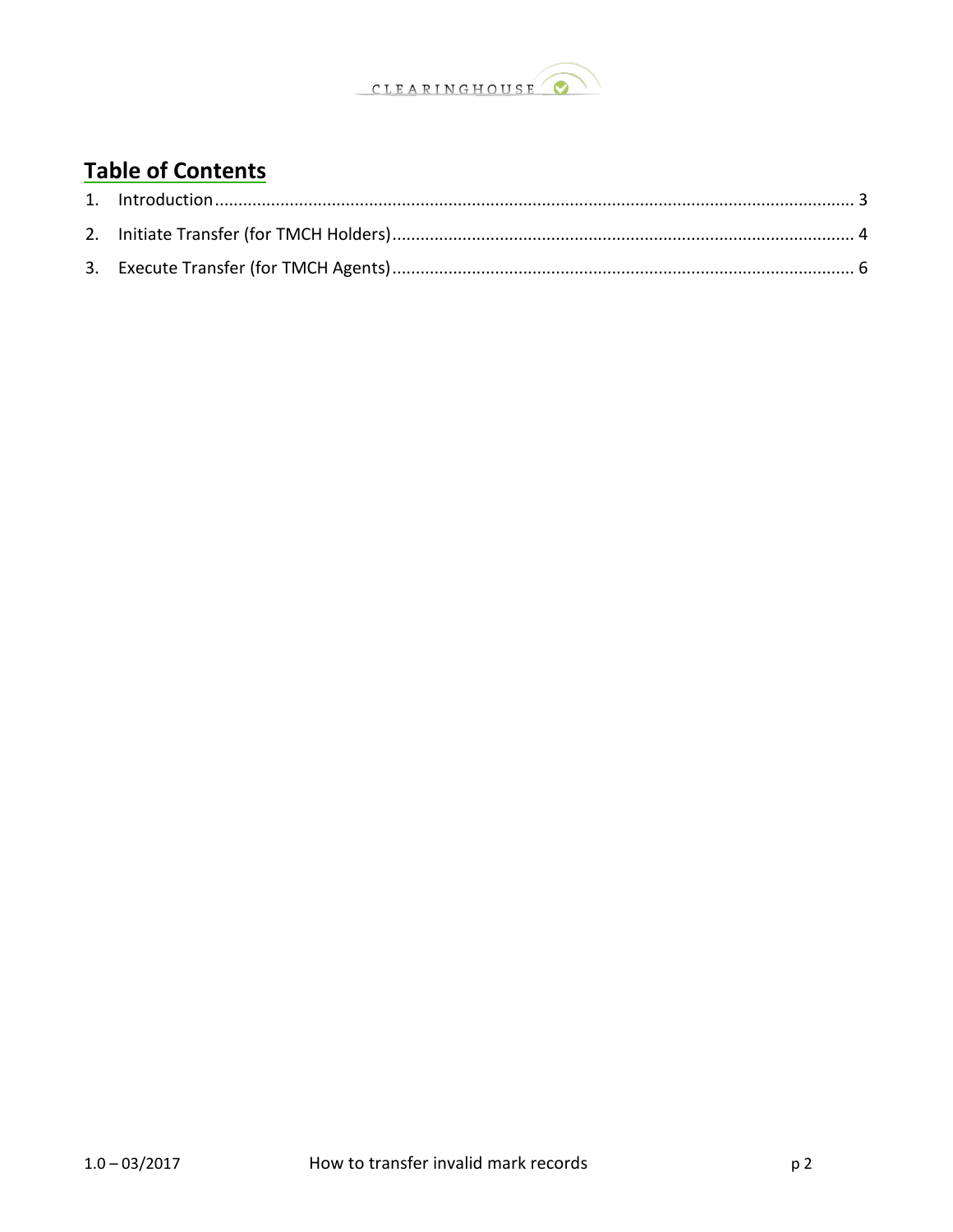

#### <span id="page-2-0"></span>1. Introduction

This guide will provide the guidelines on how to transfer invalid Mark Records from a TMCH Holder account to a TMCH Agent account.

After this transfer has been executed, this Mark Record will appear with an 'incorrect' status in the mark overview of the TMCH Agent.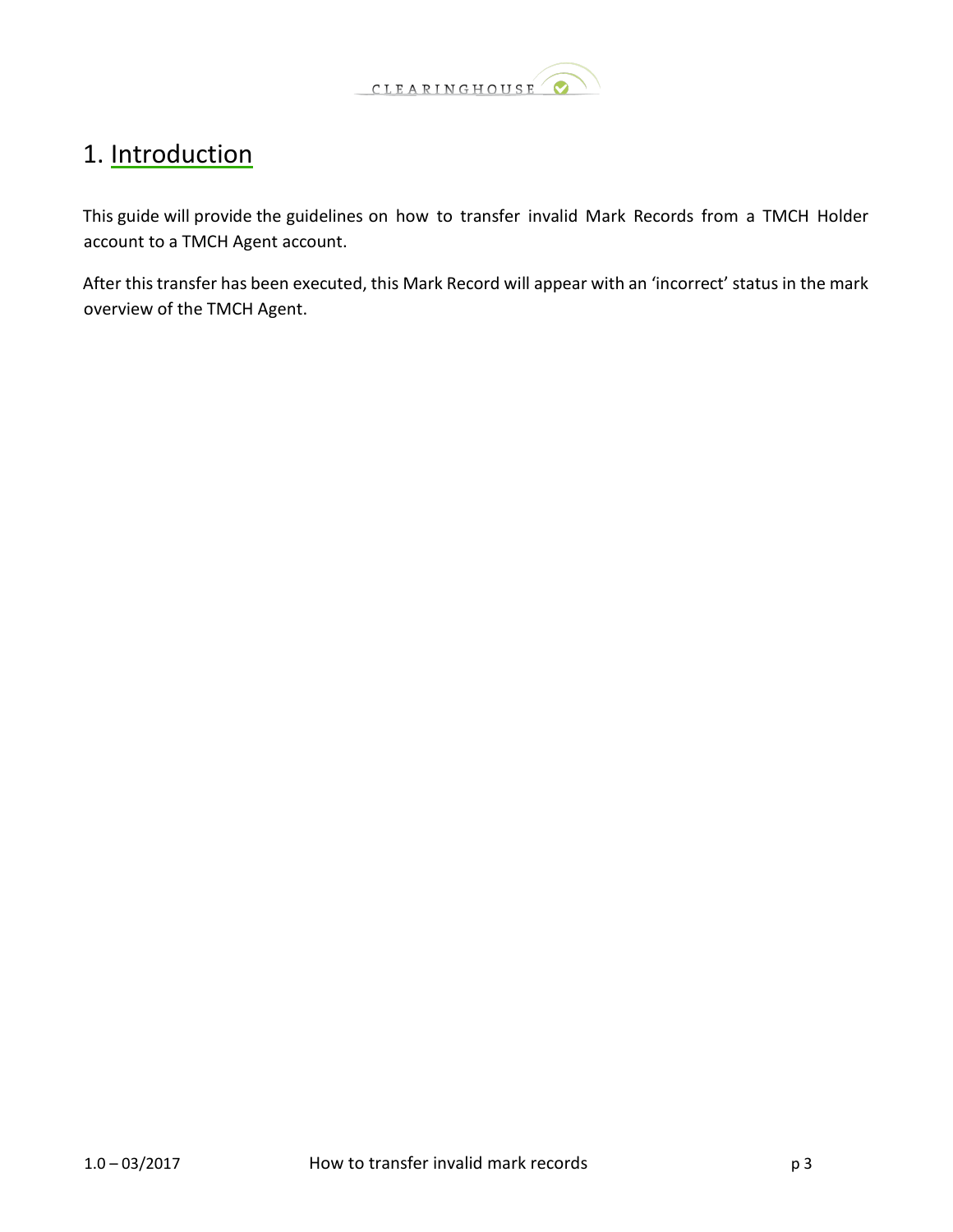

### <span id="page-3-0"></span>2. Initiate Transfer (for TMCH Holders)

If you wish to transfer an invalid Mark Record, please navigate to the Mark Record by using the mark overview which is available after you have logged in at the Trademark Clearinghouse portal. In the mark overview, open the invalid Mark Record you wish to transfer. Under the 'status'-field, you will see a button 'send transfer code'. Please note that this is only possible for Invalid Mark Records from TMCH Holders, not for TMCH Agents.

|                                       | NAME OF THE MARK* Transfer from invalid                       |
|---------------------------------------|---------------------------------------------------------------|
|                                       | MARK TYPE* Registered Trademark                               |
|                                       | STATUS* INVALID                                               |
| ">                                    |                                                               |
|                                       | $\overline{?}$<br>Send transfer code                          |
|                                       | CHANGED* 2017-03-13                                           |
|                                       | LAST RENEWAL* 2017-03-13                                      |
|                                       | HANDLE 00062414893916431489391643-1                           |
| REGISTRATION NUMBER <sup>*</sup> 1234 |                                                               |
| REGISTRATION DATE* 2017-03-13         |                                                               |
| APPLICATION NUMBER                    |                                                               |
| <b>APPLICATION DATE</b>               |                                                               |
|                                       | JURISDICTION* Benelux Office for Intellectual Property (BOIP) |

If you wish to transfer your invalid Mark Record, click on 'send transfer code'. A pop up will then show you the transfer code (*we strongly suggest you copy this code*). After clicking 'OK', an e-mail will also be sent to the e-mail address linked to the Mark Record, providing the holder with the transfer code. If you select 'cancel' the transfer will not proceed.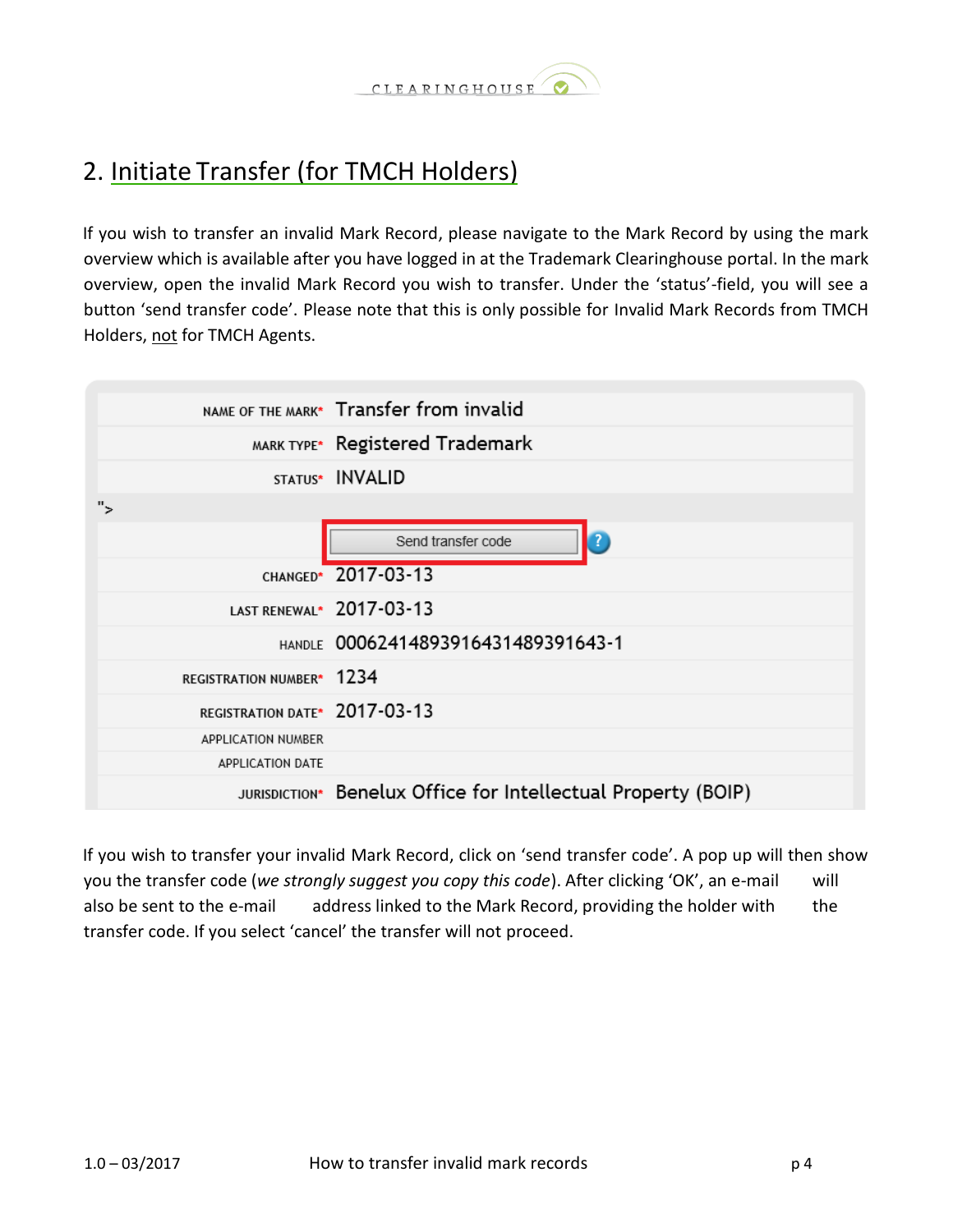

|   | Message from webpage                                                                                                                                                                                                                                                  |  |
|---|-----------------------------------------------------------------------------------------------------------------------------------------------------------------------------------------------------------------------------------------------------------------------|--|
| 3 | Mark status is INVALID.<br>Additional cost will be charged to execute this transfer.<br>An email with the transfer code<br>will be sent to<br>If you cancel this request no transfer will be started,<br>no email will be sent and<br>the code will not be activated. |  |
|   | Cancel<br>ок                                                                                                                                                                                                                                                          |  |

After clicking on 'OK', a red box with 'Transfer code will be sent' will show up at the top of your Mark Record page.

| MARKS                      | <b>SERVICES</b> | CASES |  |
|----------------------------|-----------------|-------|--|
| Transfer code will be sent |                 |       |  |

After you have received the transfer code, you can provide this code to the new TMCH Agent and the Trademark Record transfer can be executed.

*The transfer code will be active for 14 days, after this period you can request a new transfer code by following the same process as described above.*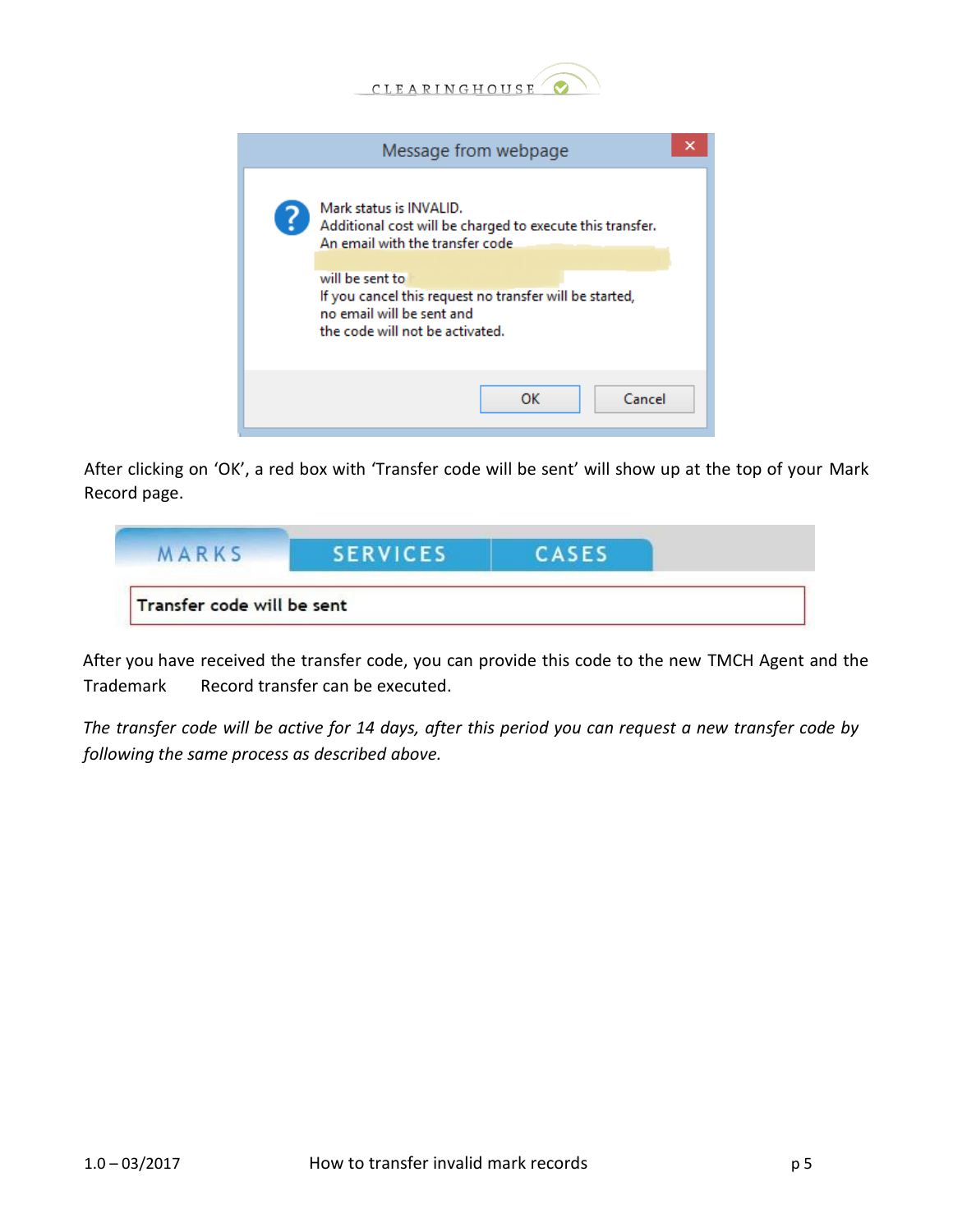

## <span id="page-5-0"></span>3. Execute Transfer (for TMCH Agents)

After you have received a transfer code, click on the 'Execute a transfer'-bottom to execute the transfer. This button can be found in the right bottom corner of the Trademark Clearinghouse start page after you've logged in.

| MARKS         | <b>SERVICES</b><br>CASES                                               |                                                              |
|---------------|------------------------------------------------------------------------|--------------------------------------------------------------|
| Mark overview |                                                                        | <b>SUBMIT MARK</b>                                           |
| 00            | Disable Pager<br><b>B B</b> 10 v<br>$\check{~}$                        |                                                              |
| Mark          | POU<br><b>Expiry</b><br><b>Status</b>                                  | TOTAL: 0 of 48<br>Markholder                                 |
| 00            | 10 <sub>v</sub><br>$\langle \alpha \rangle$<br>$\bigoplus$<br>$\omega$ | SEARCHED: None                                               |
|               |                                                                        | <b>FILTERED: Deactivated</b><br>science. Date of last change |
|               |                                                                        |                                                              |
|               |                                                                        | SOUT.                                                        |
|               |                                                                        | Date of latest status change v                               |
|               |                                                                        | Sort                                                         |
|               |                                                                        |                                                              |
|               |                                                                        | <b>FILTER BY STATUS</b>                                      |
|               |                                                                        | $\bullet$ $\blacksquare$                                     |
|               |                                                                        | Ω<br>Corrected                                               |
|               |                                                                        | Vermot                                                       |
|               |                                                                        | A<br>Incorrect                                               |
|               |                                                                        | <b>B</b> Invent                                              |
|               |                                                                        | Descrivated                                                  |
|               |                                                                        | Fiber:                                                       |
|               |                                                                        |                                                              |
|               |                                                                        | <b>SEARCH</b>                                                |
|               |                                                                        |                                                              |
|               |                                                                        | Search                                                       |
|               |                                                                        |                                                              |
|               |                                                                        | Execute a transfer                                           |
|               |                                                                        |                                                              |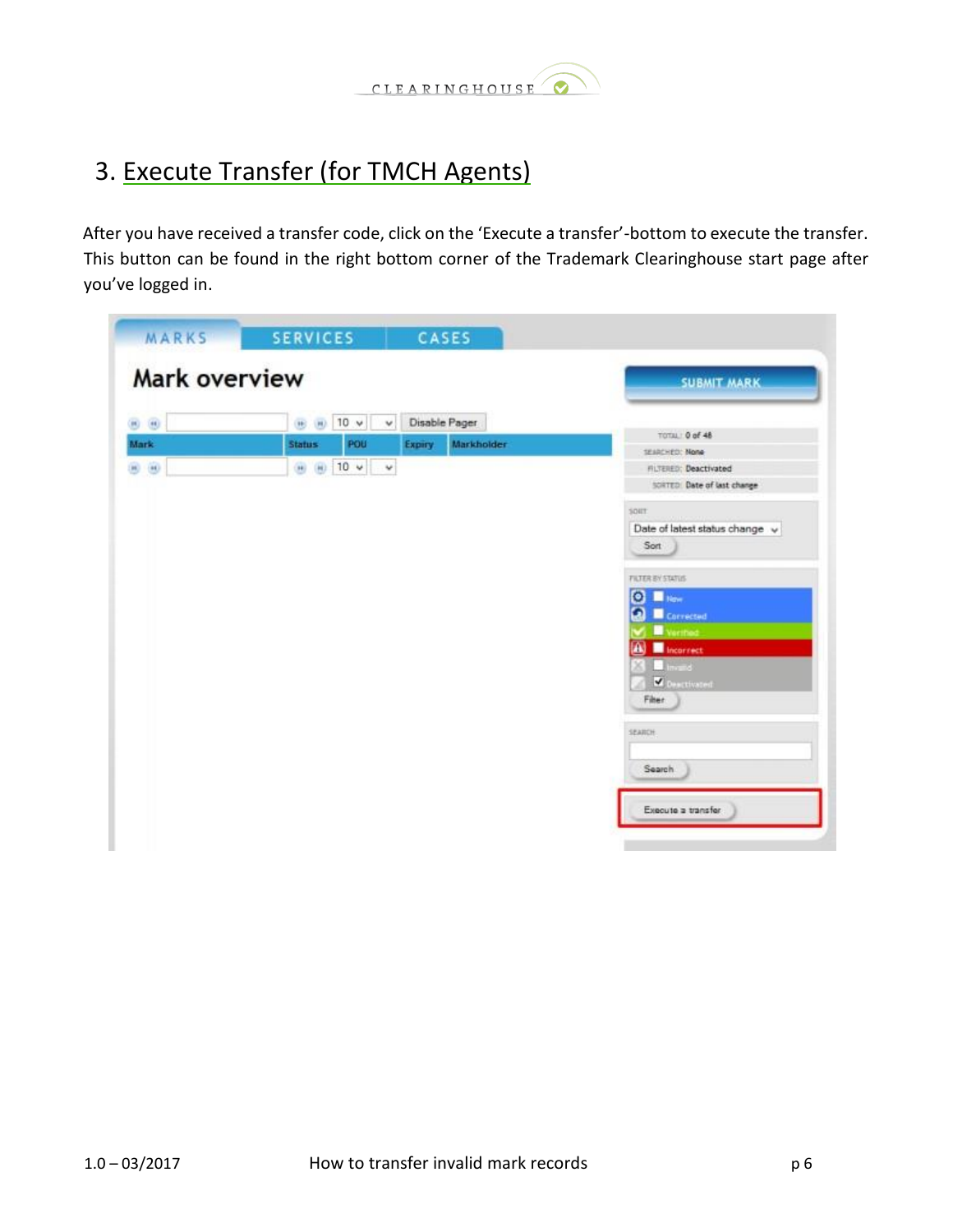

Enter the transfer code you have received from a TMCH Holder and click on 'Complete Transfer' in order to transfer the Mark Record to your account.



After clicking on 'Complete Transfer', a message will pop up stating this is a transfer of an invalid Mark Record (see next page). *Please note that your account will be charged with \$50 for the transfer*. Lastly, the message also presents the comments that were given as to why the mark record is not correct.

If you want to proceed with this transfer, click again on the 'Complete Transfer' button.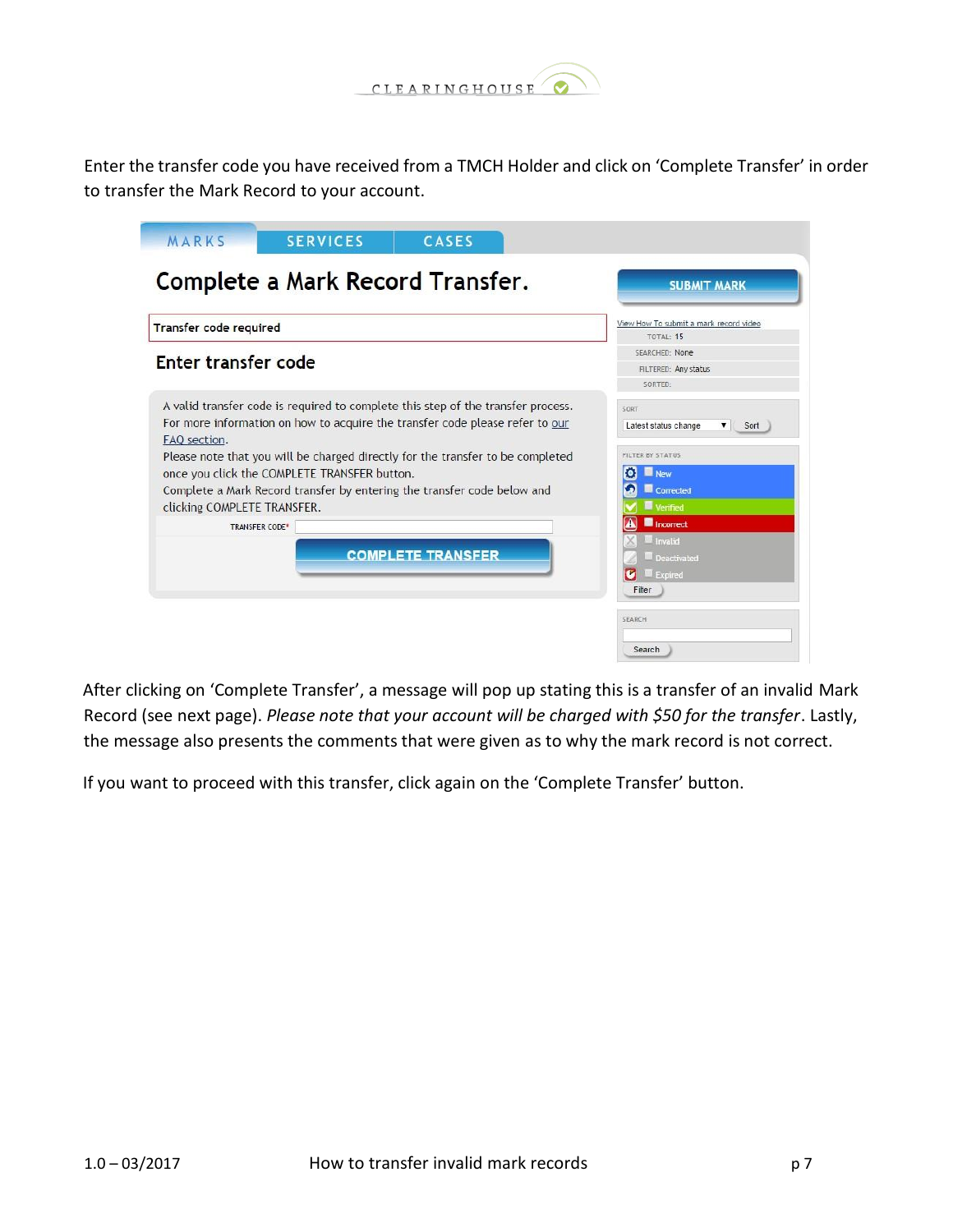

#### MARKS

**SERVICES** CASES

Please note that your mark record has not yet been submitted to the verification queue, please review your order by clicking on review - on the 'Review Order' page click the 'Submit all for checkout' button.

#### Complete a Mark Record Transfer.

This is a transfer request for in INVALID submission. Transfering an INVALID record is charged at \$50

INVALID reason specified is '2017-03-14T14:09:58Z [120.1] According to the trademark database and/or the trademark certificate, the trademark is not registered or is pending application for registration and is therefore invalid in accordance with Clearinghouse Guidelines. However, if you have another valid and registered trademark, please submit that trademark by editing all the fields. 2017-03-14T14:10:07Z [10.1] The address of the holder provided does not match the address of the trademark holder on the trademark certificate. Please correct this or provide us with documentary evidence that the address has changed. If you are a trademark holder, please correct this by first changing your contract data as explained in the HOW TO EDIT CONTRACT DATA provided at http://www.trademark-clearinghouse.com/content/quick-reference. Once updated and in the event that are no more errors, please go to the mark record and submit for re-verification. 2017-03-14T14:12:13Z [120.1] According to the trademark database and/or the trademark certificate, the trademark is not registered or is pending application for registration and is therefore invalid in accordance with Clearinghouse Guidelines. However, if you have another valid and registered trademark, please submit that trademark by editing all the fields.

Please submit again if you want this transfer to be completed anyway !

#### Enter transfer code

A valid transfer code is required to complete this step of the transfer process. For more information on how to acquire the transfer code please refer to our FAQ section.

Please note that you will be charged directly for the transfer to be completed once you click the COMPLETE TRANSFER button.

Complete a Mark Record transfer by entering the transfer code below and clicking COMPLETE TRANSFER.

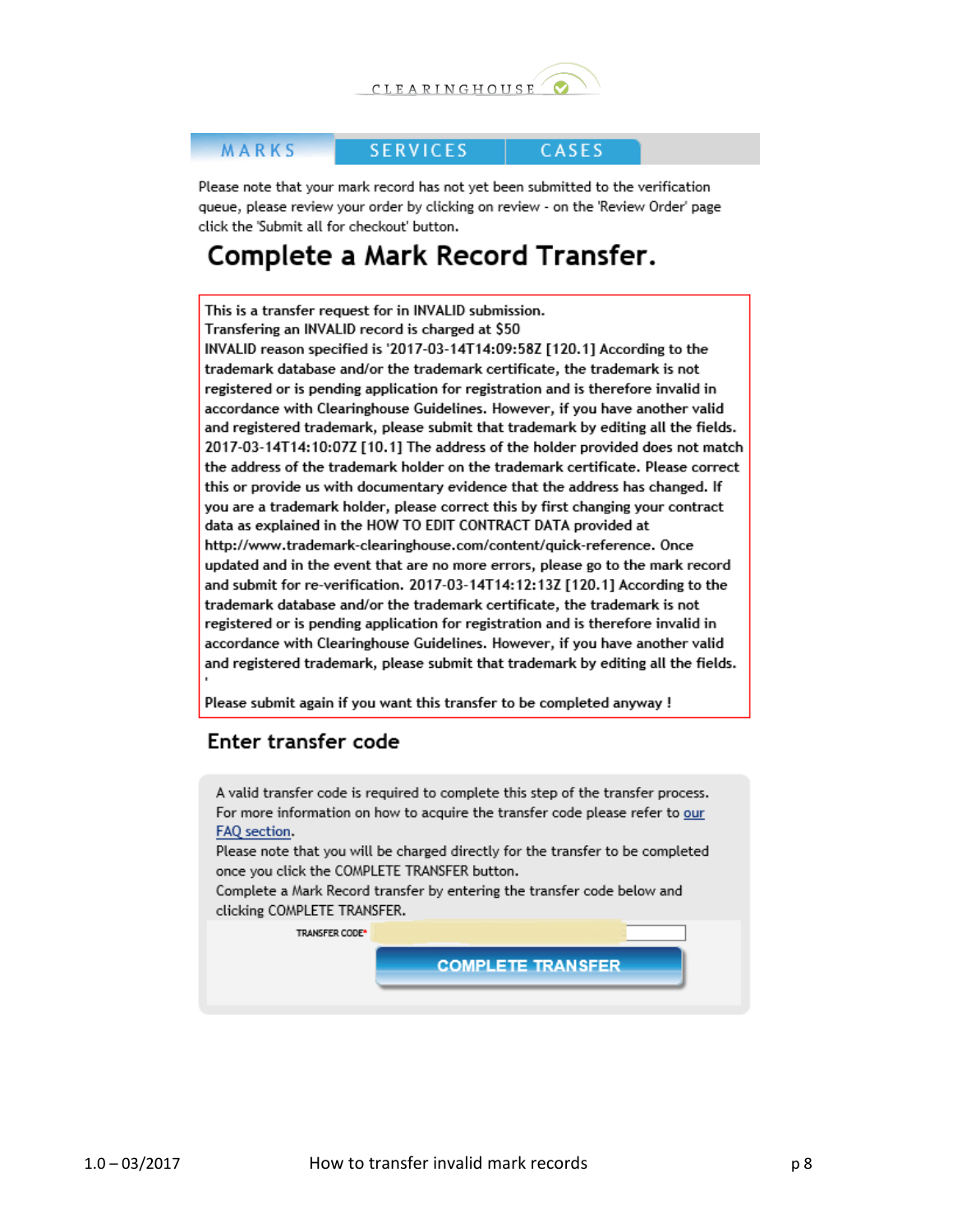

After the transfer has been completed, the following screen will be shown.

|  | The transfer of the Mark Record to your portfolio has been completed.            | View How To submit a mark record video<br>TOTAL: 15 |
|--|----------------------------------------------------------------------------------|-----------------------------------------------------|
|  | You can access and maintain the record using this web interface or the API.      | <b>SEARCHED: None</b>                               |
|  | Please note that a new SMD file for this Mark Record will possibly be generated. | FILTERED: Any status                                |
|  |                                                                                  | SORTED:                                             |
|  |                                                                                  | SORT                                                |
|  |                                                                                  | Latest status change<br>$\mathbf{v}$<br>Sort        |
|  |                                                                                  |                                                     |
|  |                                                                                  | FILTER BY STATUS                                    |
|  |                                                                                  | o<br>New                                            |
|  |                                                                                  | Corrected<br>О                                      |
|  |                                                                                  | <b>Verified</b><br>Incorrect                        |
|  |                                                                                  | Invalid                                             |
|  |                                                                                  | Deactivated                                         |
|  |                                                                                  | Expired<br>$\bullet$                                |
|  |                                                                                  | Filter                                              |

After this transfer has been executed, the Mark Record appears with an 'incorrect' status in the mark overview of the TMCH Agent.

|                                           | NAME OF THE MARK <sup>*</sup> Transfer from invalid           |
|-------------------------------------------|---------------------------------------------------------------|
|                                           | MARK TYPE <sup>*</sup> Registered Trademark                   |
|                                           | STATUS <sup>*</sup> INCORRECT<br><b>EDIT</b>                  |
|                                           | Submit for re-verification                                    |
|                                           | RECORRECT BEFORE 2017-04-02 09:52:57 UTC                      |
|                                           | CHANGED* 2017-03-13                                           |
|                                           | LAST RENEWAL <sup>*</sup> 2017-03-13                          |
|                                           | HANDLE 00062314893976651489397665-1                           |
| REGISTRATION NUMBER <sup>®</sup> 1234     |                                                               |
| REGISTRATION DATE <sup>*</sup> 2017-03-13 |                                                               |
| APPLICATION NUMBER                        |                                                               |
| <b>APPLICATION DATE</b>                   |                                                               |
|                                           | JURISDICTION* Benelux Office for Intellectual Property (BOIP) |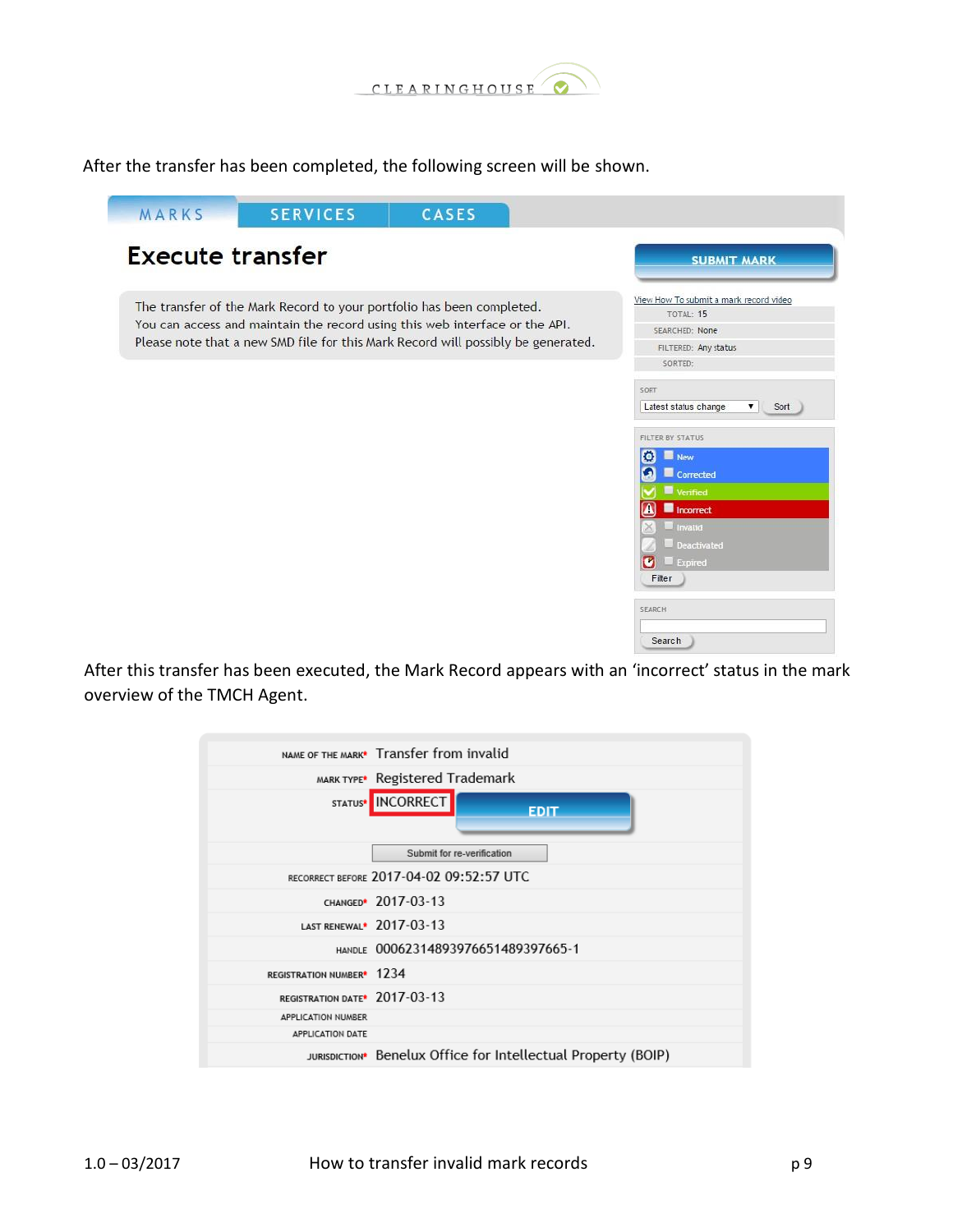

All fields can be adapted by the TMCH Agent. Editing\* can be done by clicking on the 'Edit' button in the Mark Record.



After editing the fields, the TMCH Agent must mark the checkbox and click 'Update' and then submit the Mark Record for re-verification, so the Mark Record can get verified, by clicking the button, as shown in the images below:

Trademark Holder/Trademark agent] hereby certifies that the information submitted to the Clearinghouse is, to the best of demark Holder/Trademark agent] knowledge, complete and accurate, that the trademarks set forth in this submission are currently in use in the manner set forth in the accompanying specimen, in connection with the class of goods or services specified when this submission was made to the Clearinghouse; that this information is not being presented for any improper purpose; and that if, at any time, the information contained in this submission is no longer accurate, the [Trademark Holder/Trademark agent] will notify the Clearinghouse within a reasonable time of that information which is no longer accurate, and to the extent necessary, provide that additional information necessary for the submission to be accurate. Furthermore, if any Clearinghouse-verified mark subsequently becomes abandoned by the Trademark Holder, the [Trademark Holder/Trademark agent] will notify the Clearinghouse within a reasonable time that the mark has been abandoned, or has been the subject of successful opposition, invalidation, cancellation, or rectification proceedings.